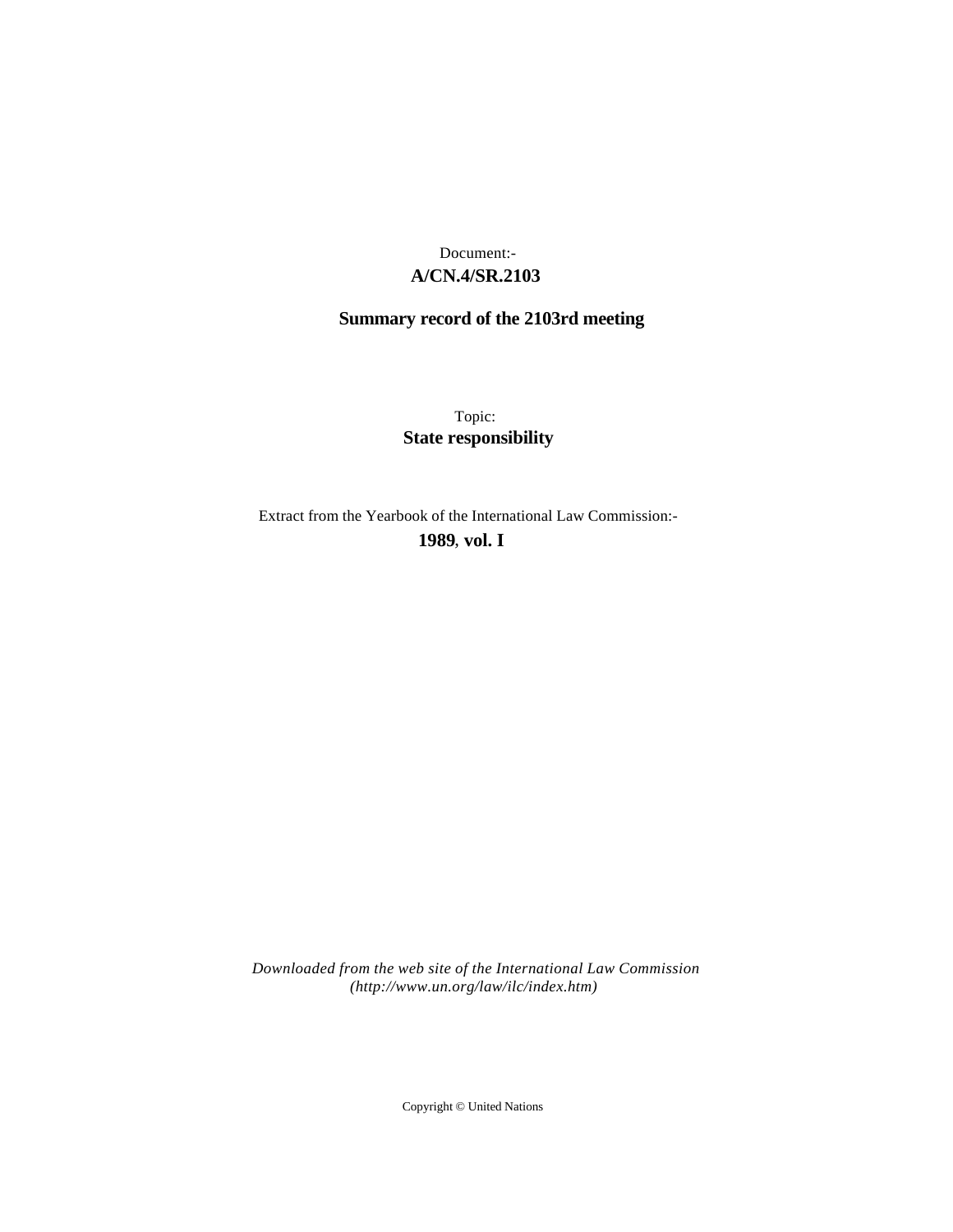58. The Special Rapporteur was therefore right to propose that cessation of an internationally wrongful act should form the subject of a provision separate from those on other forms of reparation, and particularly restitution in kind. The new draft article 6 was entitled "Cessation of an internationally wrongful act of a continuing character", but since international delicts and international crimes were to be treated separately, a better title would be "Cessation of an international delict of a continuing character".

59. The new draft article 6 was framed from the standpoint of the obligations of the author State, and independently of the rights of the injured State. The obligation to cease the wrongful act thus found its source in the primary rule which had been violated and which existed prior to the claim by the injured State. He endorsed the formulation "A State . . . remains . . . under the obligation to cease ... " and would point out that the French expression *est tenu* did not fully render the nuances of the term "remains". On the other hand, he had doubts about the words "action or omission", a formula which the Commission had so far adopted only in the case of an act consisting of a "series of actions or omissions" or a "complex act" consisting of a succession of "actions or omissions", i.e. the situations dealt with in article 18, paragraphs 4 and 5 respectively, and in article 25, paragraphs 2 and 3 respectively, of part 1 of the draft.

60. If the aim was to indicate that cessation applied both to the breach of an obligation to perform an act (omission) and to the breach of an obligation to refrain from an act (action), it was not enough to speak of an internationally wrongful act of a "continuing character". Reference should also be made to the "composite act" and the "complex act" mentioned in article 25, paragraphs 2 and 3 respectively, of part 1. The effect would be to lengthen considerably the text of draft article 6 and the best course might therefore be to employ the formula used in the title of article 25 and to speak of a State whose action or omission constituted an internationally wrongful act "extending in time".

61. Moreover, since the obligation of cessation was outside the scope of reparation and the resulting legal relationships, to which the Special Rapporteur—unlike his predecessor—intended to give separate treatment, it was useful to indicate that it did not affect the legal consequences of the responsibility already incurred as a result of the wrongful conduct. However, the wording used for that purpose in article 6, namely "without prejudice to the responsibility it has already incurred", was not altogether satisfactory. It could be replaced by "independently of the responsibility already incurred".

62. It was, however, on the question of reparation in its various forms that the Special Rapporteur was proposing the most significant modifications in comparison with the provisions of draft articles 6 and 7 submitted by his predecessor. He had adduced abundant material, both legal writings and State practice, in support of his conclusions, which pointed to the primacy of restitution in kind. His explanations of the definition of *restitutio in integrum* were acceptable, as was the approach he employed of merging the element of reparation with that of compensation. That approach was consistent with the general principle of law which imposed upon the author of a wrongful act the obligation to make reparation for all the consequences of its

wrongful conduct by restoring the situation that would have existed if the breach had not occurred; that justified restitution in kind *stricto sensu* and, where appropriate, an additional financial compensation.

*The meeting rose at 1.05 p.m.*

## **2103rd MEETING**

*Wednesday, 17 May 1989, at 10 a.m.*

#### *Chairman:* Mr. Bernhard GRAEFRATH

*Present:* Mr. Al-Khasawneh, Mr. Arangio-Ruiz, Mr. Barboza, Mr. Barsegov, Mr. Calero Rodrigues, Mr. Diaz Gonzdlez, Mr. Eiriksson, Mr. Francis, Mr. Hayes, Mr. Koroma, Mr. Mahiou, Mr. McCaffrey, Mr. Ogiso, Mr. Pawlak, Mr. Sreenivasa Rao, Mr. Razafindralambo, Mr. Roucounas, Mr. Sepulveda Gutierrez, Mr. Shi, Mr. Solari Tudela, Mr. Thiam, Mr. Tomuschat, Mr. Yankov.

## **State responsibility** *(continued)* **(A/CN.4/416 and Add.l,<sup>1</sup> A/CN.4/L.431, sect. G)**

[Agenda item 2]

### *Parts 2 and 3 of the draft articles<sup>2</sup>*

PRELIMINARY REPORT OF THE SPECIAL RAPPORTEUR *(continued)*

ARTICLE 6 (Cessation of an internationally wrongful act of a continuing character) *and*

ARTICLE 7 (Restitution in kind)<sup>3</sup> (continued)

1. Mr. RAZAFINDRALAMBO, continuing the statement he had begun at the previous meeting, noted that the Spe-

Articles 1 to 5 and the annex of part 3 of the draft ("Implementation" *(mise en oeuvre)* of international responsibility and the settlement of disputes) were considered by the Commission at its thirty-eighth session and referred to the Drafting Committee. For the texts, see *Yearbook . . . 1986,* vol. II (Part Two), pp. 35-36, footnote 86.

<sup>3</sup> For the texts, see 2102nd meeting, para. 40.

<sup>1</sup> Reproduced in *Yearbook . . . 1988,* vol. II (Part One).

<sup>&</sup>lt;sup>2</sup> Part 1 of the draft articles (Origin of international responsibility), articles 1 to 35 of which were adopted on first reading, appears in *Yearbook . . . 1980,* vol. II (Part Two), pp. 30 *et seq.*

Articles 1 to 5 of part 2 of the draft (Content, forms and degrees of international responsibility), which were provisionally adopted by the Commission at its thirty-fifth and thirty-seventh sessions, appear in *Yearbook . . . 1985,* vol. II (Part Two), pp. 24-25. For the texts of the remaining draft articles of part 2, articles 6 to 16, referred to the Drafting Committee by the Commission at its thirty-sixth and thirty-seventh sessions, *ibid,,* pp. 20-21, footnote 66.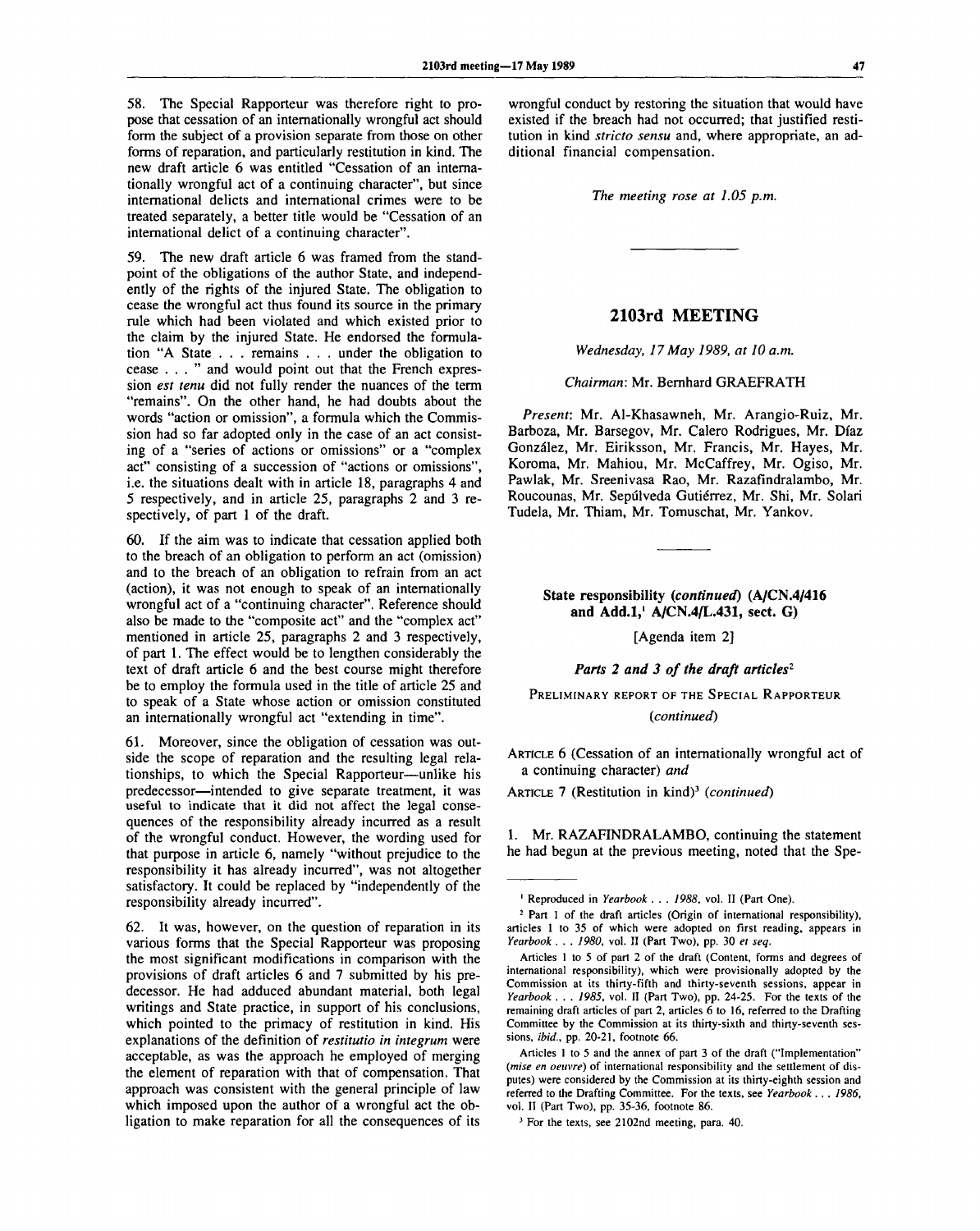cial Rapporteur was rejecting the proposal made in draft article 7 of part 2 as submitted by his predecessor to establish a special régime for a breach of the rules on the treatment of aliens. For the Special Rapporteur, any measures taken to bring about the cessation of a wrongful act suffered by a foreign national fell within the realm of reparation of an injury to the State of allegiance itself and of restitution in kind. There were, of course, different degrees in the extent of injury, and the breach of a rule on the treatment of aliens might, for example, at the same time be an act committed with the intention of harming the State: it was in such a case that reference might be made to "direct injury". That was what often happened in the case of violation of the civil, economic, social and cultural rights of immigrant workers from third world countries. In all cases, however, there could and should, in principle, be only one mode of reparation to be provided as a result of a wrongful act or conduct. The Special Rapporteur was therefore right to propose that restitution in kind should be a general rule.

2. With regard to the exceptions to that rule, the Special Rapporteur's preliminary report (A/CN.4/416 and Add.l) contained some interesting arguments on cases of impossibility of restitution in kind with which he was bound to agree. Like the Special Rapporteur, he took the view that no legal obstacle could derive from internal law. He also thought that the Special Rapporteur was right to disagree with his predecessor's opinion that the author State would not be bound by an obligation of restitution in kind which was contrary to its domestic jurisdiction. The argument on that point *(ibid.,* para. 89) was wholly convincing. The Special Rapporteur was, however, proposing in the new draft article 7 that the excessive onerousness of the burden on the author State should be allowed as an obstacle to restitution, for it would endanger the equitable balance between the conflicting interests present in each case. That proposal would give effect to the principle of proportionality between the seriousness of the violation and the injury caused, on the one hand, and the quality and quantity of the reparation, on the other—for example, where restitution would seriously jeopardize the political, economic or social system of the State. The proposal aimed to safeguard international stability and peace and would promote the progressive development of international law; it therefore deserved support.

3. The Special Rapporteur was proposing a further significant innovation by giving the injured State a right of choice between restitution in kind and pecuniary compensation—a choice to which the author State would be bound to consent and which the Special Rapporteur justified on the basis that it was the author State which was responsible for the injury. He himself wondered whether that proposal did not conflict with the idea that restitution in kind should be based on the need to reestablish the situation which would have existed if the wrongful act had not occurred. The *Chorzów Factory* case, cited by the Special Rapporteur in support of his proposal *(ibid.,* para. 110), was not wholly conclusive, since, in that case, the condition of the factory at the time when compensation had been claimed had no longer corresponded to its condition at the time when it had been taken over: the case was thus one in which restitution had been materially impossible, rather than one in which the claimant State had genuinely been willing to forgo restitution.

4. In any event, freedom of choice on the part of the injured State was likely to lead to abuses and the attendant condition proposed by the Special Rapporteur, namely that the author State should not be placed at an unfair disadvantage, would be difficult to fulfil. It would surely be preferable to provide that the injured State and the author State could agree on pecuniary compensation as a substitute for restitution in kind. For that purpose, it would suffice to amend the beginning of paragraph 4 of draft article 7 by replacing the word "claim" by the words "agree to" and the words "in a timely manner" by "where appropriate" or "in all cases".

5. Finally, he thought that the new draft articles 6 and 7 could be referred to the Drafting Committee.

6. Mr. CALERO RODRIGUES said that, on the whole, he agreed with the changes suggested by the Special Rapporteur in his preliminary report (A/CN.4/416 and Add.l) to the outline of parts 2 and 3 of the draft articles. In particular, the Special Rapporteur was right to propose separate treatment for the consequences of international delicts and of international crimes. Instead of looking for the lowest common denominator between the two categories, it would be better first to adopt the provisions on delicts and then decide to what extent they also applied to crimes.

7. He also thought that, for the time being at least, the Commission should follow the Special Rapporteur's proposal and view part 3 of the draft in terms of the peaceful settlement of disputes arising in the field of State responsibility, rather than in terms of "implementation" *(mise en oeuvre) (ibid.,* para. 19). As a result, some of the articles proposed by the previous Special Rapporteur, especially articles 1, 2 and 3, would be removed from part 3 and placed in part 2.

8. With regard to the outline proposed by the Special Rapporteur *(ibid.,* para. 20), two new articles had so far been submitted for section 1 (Substantive rights of the injured State and corresponding obligations of the "author" State) of chapter II (Legal consequences deriving from an international delict) of part 2 of the draft.

9. The text proposed by the Special Rapporteur for article 6, on cessation, was more concise and more satisfactory than paragraph 1 *(a)* of draft article 6 as submitted by the previous Special Rapporteur, although there was no substantive difference between the two texts. He was wholly persuaded by the arguments in the report *(ibid.,* paras. 39-62) that cessation had inherent properties of its own which distinguished it from reparation. On that point, he did not share Mr. Barboza's opinion (2102nd meeting). The basic consideration, as the Special Rapporteur said, was that the primary obligation—the breach of which constituted the wrongful act—continued to exist and that cessation of the wrongful act was a consequence of that primary obligation. However, he did not think that draft article 6 belonged in chapter II of part 2, on the legal consequences of international delicts; it should, rather, be included in chapter I, on general principles. In his report (A/CN.4/416 and Add.l, especially paras. 31 and 40), the Special Rapporteur himself advanced theoretical arguments in favour of that suggestion. The decisive argument was nevertheless a practical one. The Special Rapporteur stated that, where reparation was concerned, "it is by a decision of the injured State that a 'secondary' legal machinery is set into motion. Were the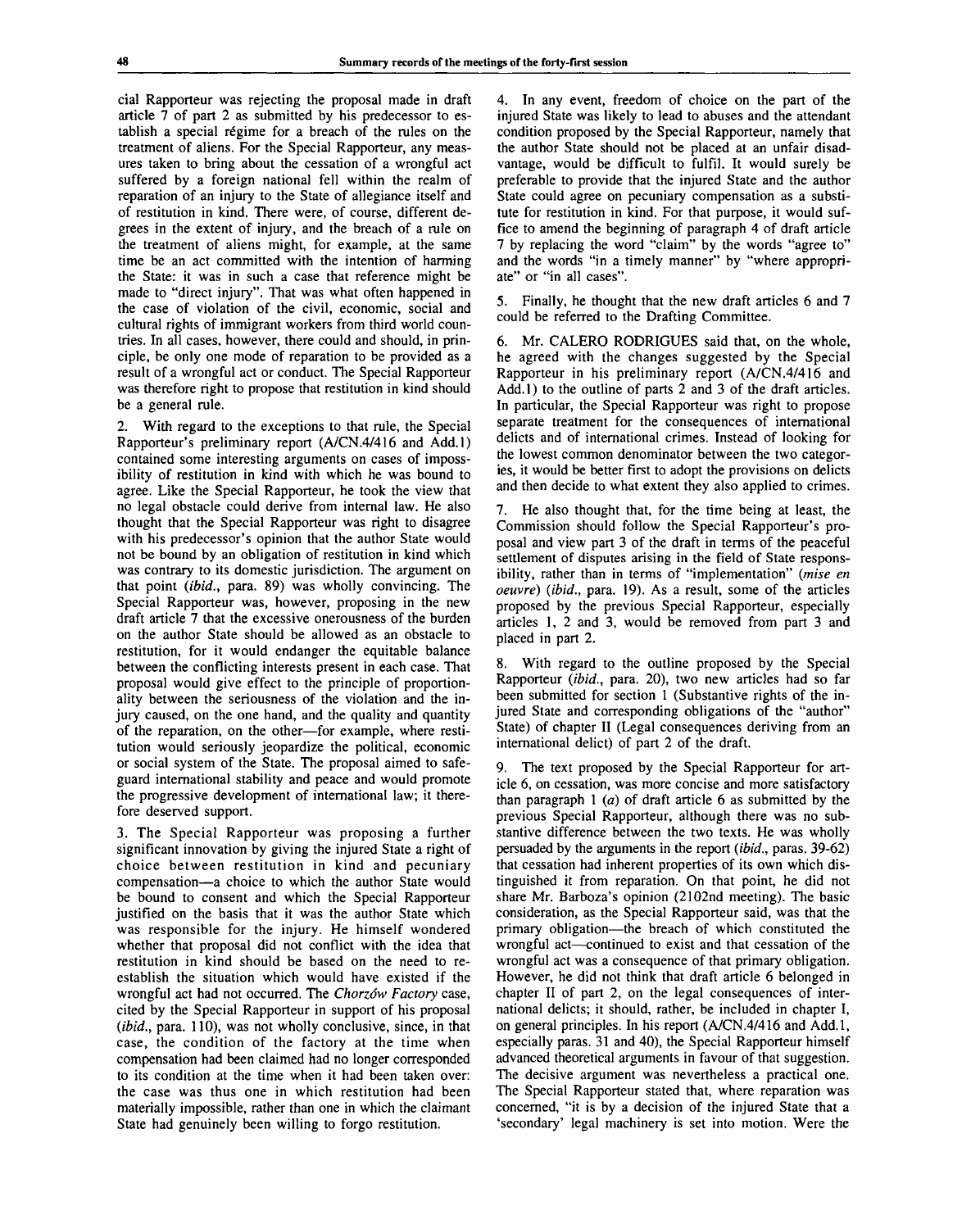injured State not to put forward any claim for reparation, the 'secondary' legal relationship might not emerge" *(ibid.,* para. 55). It could be inferred that the provisions of chapter II would not be applied in such a case, whereas the obligation of cessation, according to the Special Rapporteur, had to be considered "not only existent, but in actual operation on the mere strength of the 'primary' rule, quite independently of any representation or claim on the part of the injured State" *(ibid.).* The provision on cessation should therefore be included in chapter I.

10. Turning to the new draft article 7, on restitution, he said that, as the Special Rapporteur noted *(ibid.,* para. 114), restitution in kind came foremost before any other form of reparation, since it enabled the injury suffered to be remedied in a "natural", "direct" and "integral" manner. The concept of restitution in kind was, however, not uniformly defined. For some, it meant the re-establishment of the situation as it had existed when the wrongful act had been committed; for others, it meant the reestablishment of the situation that would have existed had the wrongful act not been committed. He preferred the latter interpretation, as the Special Rapporteur and certain members of the Commission who had written on the subject—including Mr. Reuter and Mr. Graefrath—also seemed to do. There was, however, one lacuna, for the Special Rapporteur did not specify in draft article 7 which of those two interpretations should be adopted. In any event, it would be better to avoid the expression "restitution in kind", since it was not sufficiently explicit. The wording used in paragraph  $1$  (c) of draft article 6 as submitted by the previous Special Rapporteur, which referred to an obligation to "re-establish the situation as it existed before the act", though preferable, had two disadvantages: it was appropriate in cases where the wrongful act was an action, but not in cases where the act was an omission; and it implied acceptance of the first interpretation of the term "restitution". It would be better to say, for example, "to re-establish the situation that would exist if the wrongful act had not been committed".

11. Like the Special Rapporteur, he considered that restitution was a mode of reparation that should be applied as widely and as universally as possible and that there was no need to provide a special regime for breaches of the rules on the treatment of aliens, as the previous Special Rapporteur had done in the draft article 7 he had submitted. Very cogent arguments in that connection were adduced in the report *(ibid.,* paras. 104-108 and 121). Although restitution applied to all wrongful acts, it could not apply in all circumstances. It could be said, simplifying matters to the extreme, that restitution should not apply when it was impossible to carry it out: those were the terms used by the Special Rapporteur *(ibid.,* para. 85). That was selfevident in cases in which the nature of the act and of its injurious effects had rendered *restitutio* physically impossible: material impossibility then resulted in legal impossibility. The question which arose, however, was whether there could be legal impossibility if restitution was physically possible. In the new draft article 7 (para. 1 *(b)),* the Special Rapporteur recognized such impossibility where restitution would be contrary to a peremptory norm of general international law, for example the Charter of the United Nations. He could not but subscribe to that view, although such a situation was very unlikely. It was difficult to see how restitution could be contrary to a peremptory norm unless the primary obligation from which it derived was also contrary to that norm, in which event it would be devoid of legal consequences and the question would not arise.

12. On the other hand, the Special Rapporteur did not regard cases in which restitution would be contrary to an obligation of the author State towards a third State, and contrary to the domestic law of the author State, as cases of legal impossibility. He himself agreed entirely. He disagreed, however, with the exception laid down in paragraph 1 *(c)* and paragraph 2 of draft article 7, whereby restitution would not be required if it were "excessively onerous" for the author State, if it represented "a burden out of proportion with the injury caused by the wrongful act" or if it seriously jeopardized "the political, economic or social system" of the author State. Since restitution in kind was, in a way, the belated performance of an obligation, the doctrinal arguments put forward in that connection by the Special Rapporteur *(ibid.,* paras. 99-100) lacked conviction. As to the principle of proportionality between the seriousness of the injury and the quantity of reparation *(ibid.,* para. 103), it could apply only in the secondary relationship between the injured State and the author State; restitution conceived as the belated performance of the primary obligation could not be made dependent on it. Moreover, if restitution seemed to be excessively onerous, that simply meant that the performance of the primary obligation would also have been excessively onerous and that pecuniary compensation would be too.

13. Furthermore, it must not be forgotten that the Commission had provisionally adopted article 33 of part 1 of the draft, whereby the author State could invoke a state of necessity when the wrongful act was "the only means of safeguarding an essential interest . . . against a grave and imminent peril" (para. 1 *(a)).* A State which found itself in the situation referred to in paragraph 2 *(b)* of draft article 7 might conceivably be justified in invoking the terms of article 33, which would have the effect of precluding the wrongfulness of the act, without prejudice to any question regarding compensation for damage (art. 35 of part 1). He was therefore not in favour of treating the excessively onerous character of restitution as a ground for excluding restitution.

14. Lastly, with regard to the question whether the injured State should have a right of choice between restitution in kind and pecuniary compensation *(ibid.,* paras. 109-113), he was in favour of adopting the position taken by the Special Rapporteur for the time being and of reverting to the question when a draft article on pecuniary compensation had been submitted. He did not, however, think that the injured State should have the right to claim only part of the restitution in the form of pecuniary compensation when full restitution in kind was possible.

15. Mr. MAHIOU said that members had surely profited from the time that had elapsed between the submission and the consideration of the Special Rapporteur's excellent preliminary report (A/CN.4/416 and Add.l).

16. Commenting in general before turning to the draft articles, he noted that the approach adopted by the Special Rapporteur for parts 2 and 3 of the draft followed the same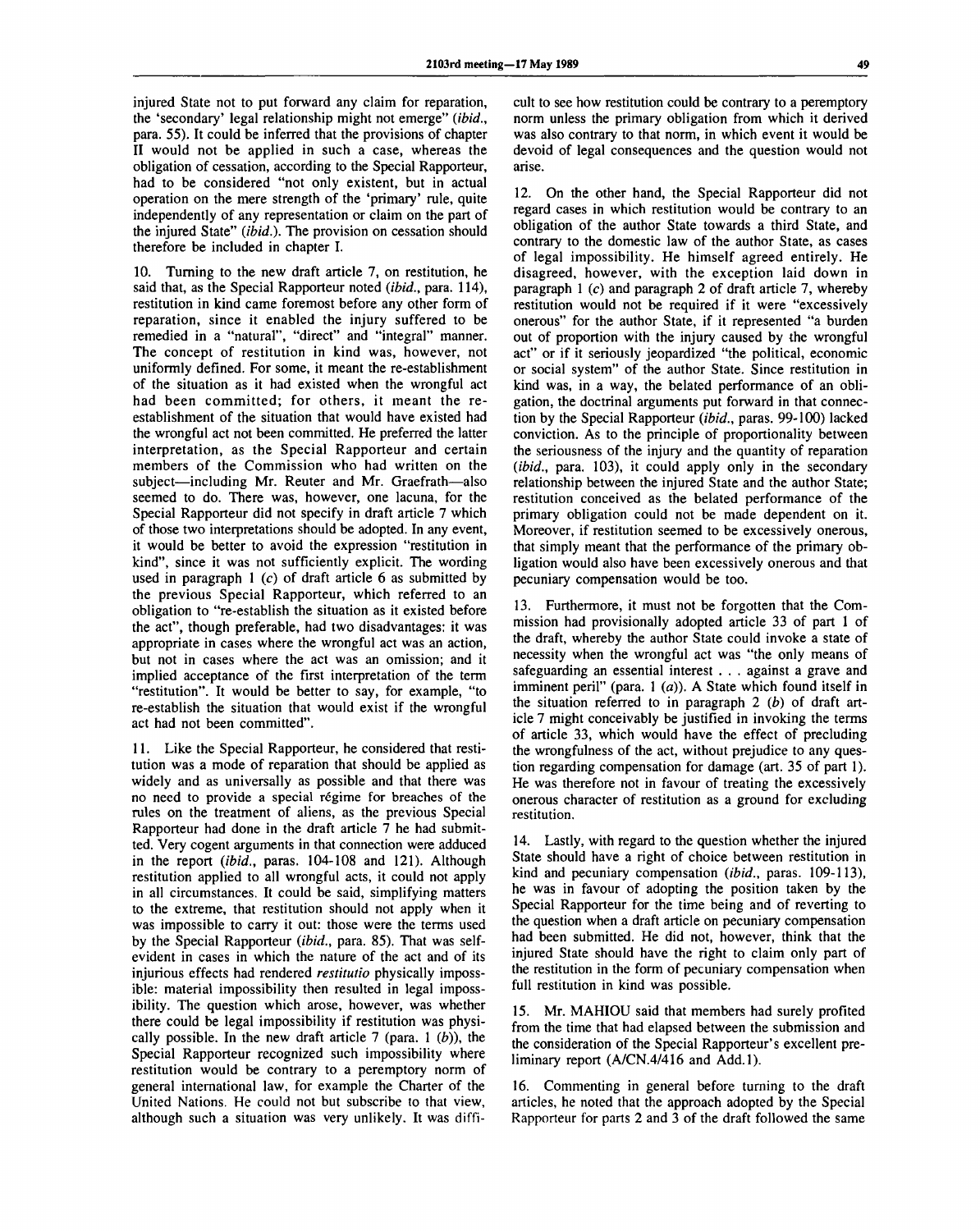lines—with a few exceptions—as that of his predecessor and the general plan for the topic adopted by the Commission at its twenty-seventh session, in 1975.<sup>4</sup> The Special Rapporteur had, however, proposed methodological adjustments which meant that part 2 would have to be recast. The first of those adjustments related to the distinction to be drawn between the consequences of international crimes and the consequences of international delicts. He welcomed that approach, particularly since the Special Rapporteur had indicated that it could always be abandoned if it proved to be of little use. The report *(ibid.,* para. 18) was quite clear on that point, stressing that the methodological aspect of the Commission's work should not have any implications for its substantive options. The other adjustment related to the settlement of disputes. On that point, the Special Rapporteur had departed somewhat from the position of his predecessor, who had dealt with two, perhaps different, things at the same time: the conditions to be fulfilled before an injured State could take legal action against the author State; and the actual procedures for the settlement of disputes. It would indeed be better to deal with those questions separately, since the conditions to be fulfilled came under part 2 of the draft, while the procedures for the settlement of disputes came under part 3.

17. Turning to the draft articles, he noted that the Special Rapporteur believed, not without good reason, that the difficulties the Commission and the Drafting Committee had had with draft article 6 of part 2 as submitted by the previous Special Rapporteur stemmed from the problem of the distinction between cessation and the other forms of reparation. After an examination of legal writings and practice, the Special Rapporteur had arrived at the following conclusions: first, cessation had to be expressly provided for in the draft; secondly, its scope had to be explicitly defined; and, thirdly, it had to be dealt with in a draft article that was separate from those relating to the other forms of reparation. He himself had no objection to the first and the third of those conclusions. The problem of the scope of cessation was, however, a more delicate matter. In that connection, the Special Rapporteur gave a demonstration in which he indicated the similarities and, in some cases, the confusion between cessation and restitution, referring, for example, to "the noted difficulties of perceptibility of cessation *per se" (ibid.,* para. 31) and pointing out that cessation had to be ascribed not to the operation of a secondary rule, but to the operation of a primary rule. If that was the case, cessation should not be dealt with in part 2. The Special Rapporteur also admitted, however, that "While thus falling outside the realm of reparation and of the legal consequences of a wrongful act in a narrow sense, cessation nevertheless falls among the legal consequences of a wrongful act in a broad sense" *(ibid.,* para. 32). From that standpoint, cessation would have a place in part 2. Mr. Barboza (2102nd meeting) had raised interesting doctrinal issues in that connection, which he himself would nevertheless avoid for fear of leading the Commission away from its immediate concern, which was to formulate a provision on cessation, leaving the question of where it should be placed to be decided later.

18. There was, however, one point in the Special Rapporteur's analysis that should be given particular attention, namely his introduction of the idea (A/CN.4/416 and Add.l, para. 38 *in fine)* of an act or omission involving an initial phase which was likely to lead to a wrongful act and which would authorize the State that was likely to be injured to take certain steps, and in particular, to warn the potential author State not to embark on that initial phase so that its responsibility would not be engaged. While he understood the Special Rapporteur's concern, he found it difficult to see how it could be taken into account in the draft, since the problem was, rather, one of prevention. To the extent that the problem touched on that of international liability, it would belong more to the topic entrusted to Mr. Barboza. All in all, the concept of an initial phase was likely to give rise to more problems than it would solve and he was all the more reluctant to agree to it because it was very difficult to identify the potentially injured State: identifying the State that had actually been injured was already difficult enough in some cases.

19. With regard to *restitutio in integrum,* the work done by the Special Rapporteur helped to shed light on the basic elements which should guide the Commission in its work and he agreed on the whole with his arguments, including those which corrected some of his predecessor's analyses and even some of the comments made by the Commission itself. It was, for example, logical to consider that restitution in kind took precedence over all other forms of reparation *(ibid.,* para. 116). It was also quite normal to specify the cases in which restitution in kind was not possible, as the Special Rapporteur had done in paragraph 1 of the new draft article 7. There were, however, still some points on which his own doubts had not been entirely dispelled.

20. Thus, according to the Special Rapporteur, the obligation of restitution could not be affected either by a legal obstacle deriving from the internal law of the author State or by the existence of another international obligation, except one arising from a peremptory norm. To illustrate the second case, the Special Rapporteur gave the example of State A, which had an obligation to make restitution to State B, but refrained from doing so in order to comply with an obligation towards State C, noting that the case would be one of "a factual rather than a legal obstacle" *(ibid.,* para. 87). Why should the first situation be described as legal and the second as factual? On what basis should State A, which was confronted with two obligations, give precedence to one of them? Actually, the two obligations appeared to be equivalent and there was no valid reason for saying that State A did not have a right of choice. Perhaps the problem was that, in that example, the Special Rapporteur had not taken account of the nature and purpose of the obligations, whereas they should have been taken into consideration in order to determine which of the two equivalent international obligations should prevail. If, for example, the action of State A which had injured State B was simply affected by a defect of form and if restitution was likely to affect an equally important obligation of State A towards State C, would that mere defect of form lead to *restitutio in integrum?* There were thus situations in which the rule of *restitutio in integrum,* if rigidly invoked, could have paradoxical consequences.

<sup>4</sup>  *Yearbook . . . 1975,* vol. II, pp. 55-56, document A/10010/Rev.l, paras. 38-44.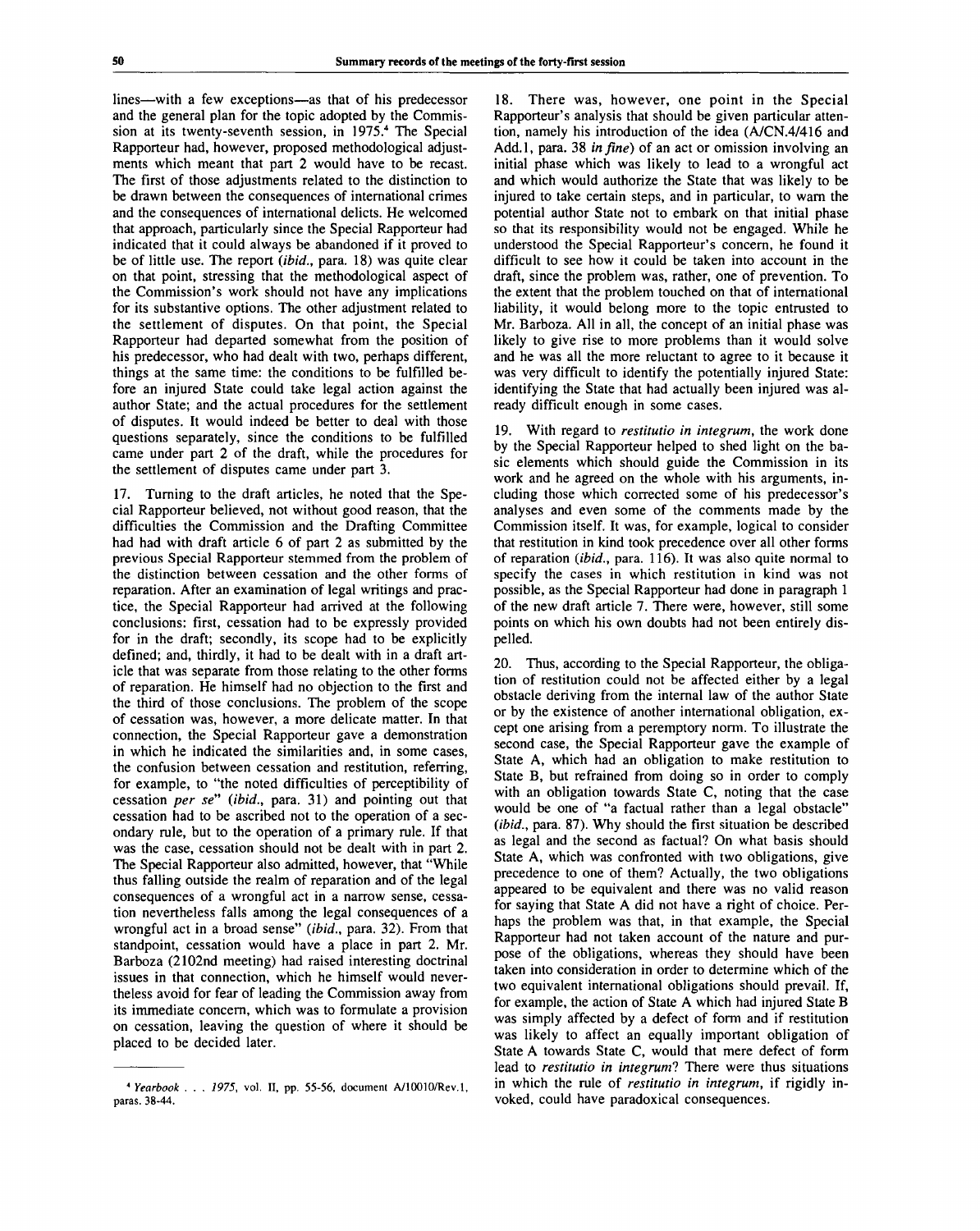21. As for the so-called rule of domestic jurisdiction, which raised the problem of nationalizations in particular, the Special Rapporteur had not taken the same stand as his predecessor and did not regard the concept of domestic jurisdiction as a possible exception to the obligation of restitution. He thus rejected the exception proposed by his predecessor in respect of the treatment of aliens by refuting the distinction between direct and indirect injury. He himself shared that view: the distinction between direct and indirect injury did not have a sound enough basis to warrant deriving from it an exception to the obligation of restitution. Moreover, the previous Special Rapporteur had not seemed to be fully convinced on that point. However, the next problem raised by the previous Special Rapporteur, namely whether restitution should be admitted in the event of a nationalization effected in breach of a rule of international law, was a very real one and one which could not be evaded. The present Special Rapporteur was aware of that problem and, in order to avoid having his hands tied by the rigid rule of *restitutio in integrum,* suggested a solution based on the excessive onerousness of the burden imposed: that criterion would, in his view, make it possible to safeguard the freedom of States to carry out any economic and social reforms they considered necessary. In fact, however, it must be noted that it was not so much excessive onerousness that was at stake as respect for the political, economic and social options of States. It was therefore somewhat artificial to try to establish a link between the exception to restitution and excessive onerousness and it would be better to base that exception on respect for the political, economic and social systems of States. That was, in fact, what the Special Rapporteur had done in the new draft article 7 itself, which contained the two formulas. In the final analysis, he himself agreed with that text, although the reasons on which it was based did not seem to have been explained clearly enough by the Special Rapporteur. Moreover, in paragraph *2 (b)* of the article, the word "jeopardize" was not appropriate; it would be more normal to refer to "incompatibility" between restitution and the political, economic or social system of the author State.

22. In his view, the new draft articles 6 and 7 could be referred to the Drafting Committee.

23. Mr. ROUCOUNAS congratulated the Special Rapporteur on the remarkable work of synthesis in his preliminary report (A/CN.4/416 and Add.l). He approved of the Special Rapporteur's methodological approach, which was based on the distinction made by the Commission in article 19 of part 1 of the draft between "international crimes" and "international delicts" and which consisted in examining separately the legal consequences of the two categories of wrongful acts so as to make clear, on the one hand, the rights and duties of the parties with regard to the various modes of reparation for, and cessation of, the wrongful act and, on the other, the rights and *facultes* of the injured State to secure reparation and/or impose sanctions. That intellectual and practical approach, which was in keeping with trends in international law, was justified, despite the misgivings expressed in certain circles, in an attempt to clarify the matter.

24. Turning to the question of the cessation of an internationally wrongful act, he said that the Special Rapporteur had submitted a highly relevant account of doctrine and

international practice, from which—despite the sometimes fundamental differences of opinion that could be noted he had derived the rule set out in the new draft article 6. He supported that proposal *a priori* and agreed that cessation as such fulfilled a corrective function deriving from a legal régime different from that of reparation and therefore deserved to be the subject of a separate provision. In that connection, he drew attention to the key importance of the analysis of "primary" and "secondary" obligations made by Mr. Barboza (2102nd meeting). He also noted that, in his report (A/CN.4/416 and Add.l, para. 61), the Special Rapporteur indicated that cessation was not necessarily linked either to a primary obligation or to a secondary obligation. According to Combacau and Alland, the obligation of cessation was a "substitute primary obligation":<sup>5</sup> it would thus be neither a primary nor a secondary obligation. He himself therefore concluded that it would be preferable to place draft article 6 in the part of the draft devoted to general principles, rather than in the part concerned with the legal consequences proper of an internationally wrongful act.

25. Noting that the Special Rapporteur drew a distinction between a continuing act and an act whose effects were continuing and pointed out that the claim for cessation was admissible from the moment at which the threshold of wrongfulness had been crossed, he said that, like Mr. Mahiou, he feared that difficulties would arise that were inherent in the action expected of the wrongdoing State when that State was called upon to acknowledge the fact that its conduct would develop into an internationally wrongful act. It would be rather dangerous to assume that internal legislation, as it existed at a given moment, was capable of creating conditions conducive to the commission of a wrongful act. That approach, which could be described as "advanced" monism, might be followed in the EEC, but that organization was a case apart, since its legal order was itself a case apart. Personally, he questioned whether, as things stood, the international community was prepared to go quite so far.

26. It was interesting to note that the Special Rapporteur also drew a fundamental distinction between the right to claim cessation of the internationally wrongful act—a right which existed as long as the violation continued, but which was extinguished with cessation—and the right to reparation, which subsisted even if the violation had ceased and as long as there had been no response to it.

27. With regard to the Special Rapporteur's comments on the different functions of interim measures and cessation of the internationally wrongful act, he said that, although such measures were intended to ensure the cessation of the wrongful act in order to protect the rights of parties when there was a risk of irreparable harm, they depended on the jurisdiction of the body before which the case was brought—the ICJ or the Security Council, for example. Thus, while the injured State could always claim cessation of the internationally wrongful act through an application for interim measures, the body concerned might not agree to that approach. The fact remained that the right

<sup>&</sup>lt;sup>5</sup> J. Combacau and D. Alland, "'Primary' and 'secondary' rules in the law of State responsibility: Categorizing international obligations", *Netherlands Yearbook of International Law, 1985* (The Hague), vol. XVI, p. 97.